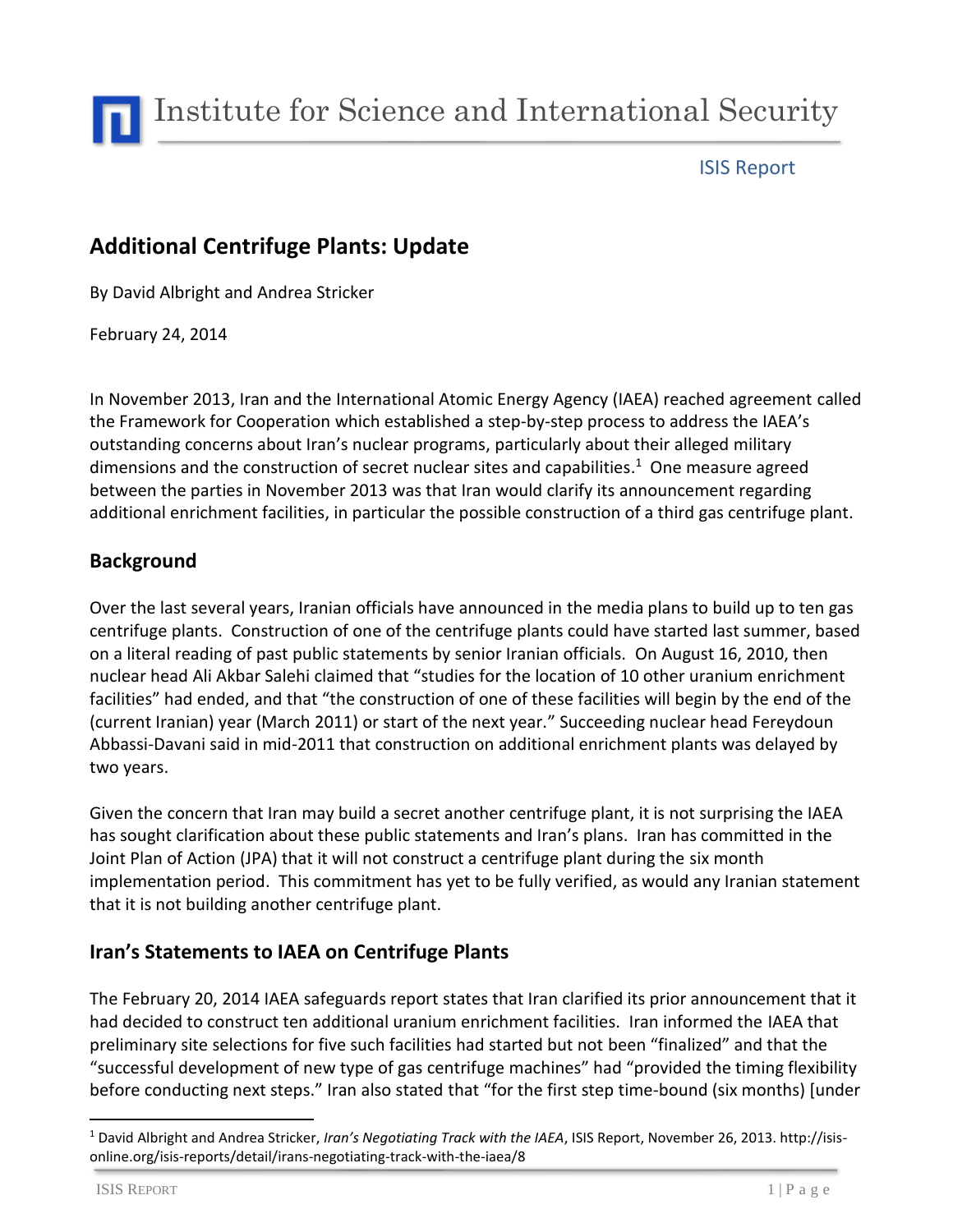the JPA], there will be no new location for enrichment other than those already existing at the Fordow and Natanz sites."

The statement appears to that Iran has not yet started installing centrifuge equipment or centrifuges at any other site. (It may be installing small numbers of centrifuges at research and development sites, but that is a separate issue, and such installation would not constitute the construction of another centrifuge plant.) Moreover, the statement makes clear that Iran commits not to enrich uranium at any new site during the interim period of the JPA. But its statement does not fully clarify this issue.

## **Questions about Iran's Statements**

Iran has formally announced that it has delayed its plans to build several additional centrifuge plants, an improvement over the previous status quo. However, Iran's statement to the IAEA is at best partial and more information is needed. There is a range of additional information needed to satisfactorily resolve this issue.

Iran did not make clear its previous or intended schedule to build these plants. Iran needs to provide the IAEA with its plans for these plants, including their planned construction schedule.

The IAEA needs to learn more about the status of the five enrichment sites. For example, Iran may have chosen already-built facilities, such as underground military facilities, that require little work before being outfitted as gas centrifuge plants. How much equipment, raw materials, and centrifuge components had Iran already procured or ordered for another centrifuge plant? Iran needs to purchase these goods well in advance of their installation; many goods have to be obtained overseas. The IAEA needs to learn if Iran was well into the ordering process for these plants.

#### **Adequately satisfying this and other possible military dimensions issues**

It is difficult to tell from the limited information in the IAEA report how Iran could be seen as having fully satisfied concerns about this past enrichment facilities announcement. To its credit, the IAEA said it is assessing the information provided by Iran and will request additional information as needed. One expects additional requests for information about the issue of new centrifuge plants.

In that effort and in its effort to investigate possible military dimensions (PMD) of Iran's nuclear programs, the IAEA will need to exercise caution not to simply accept Iran's benign explanations for past announcements regarding its nuclear intentions and capabilities. Deeper investigation and additional evidence for governments and publics is necessary to put to rest the concerns about Iran's past or possibly on-going secret nuclear activities.

The IAEA also needs to be clearer about when it becomes satisfied with Iran's answers. The February 21, 2014 Iran safeguards report includes many ambiguities about whether Iran has truly implemented the first set of steps under the Framework for Cooperation. The IAEA states:

"The Agency confirms that Iran has implemented these initial practical measures within the specified three-month period. The Agency is analysing the information provided by Iran and has requested additional clarifications of some of this information."